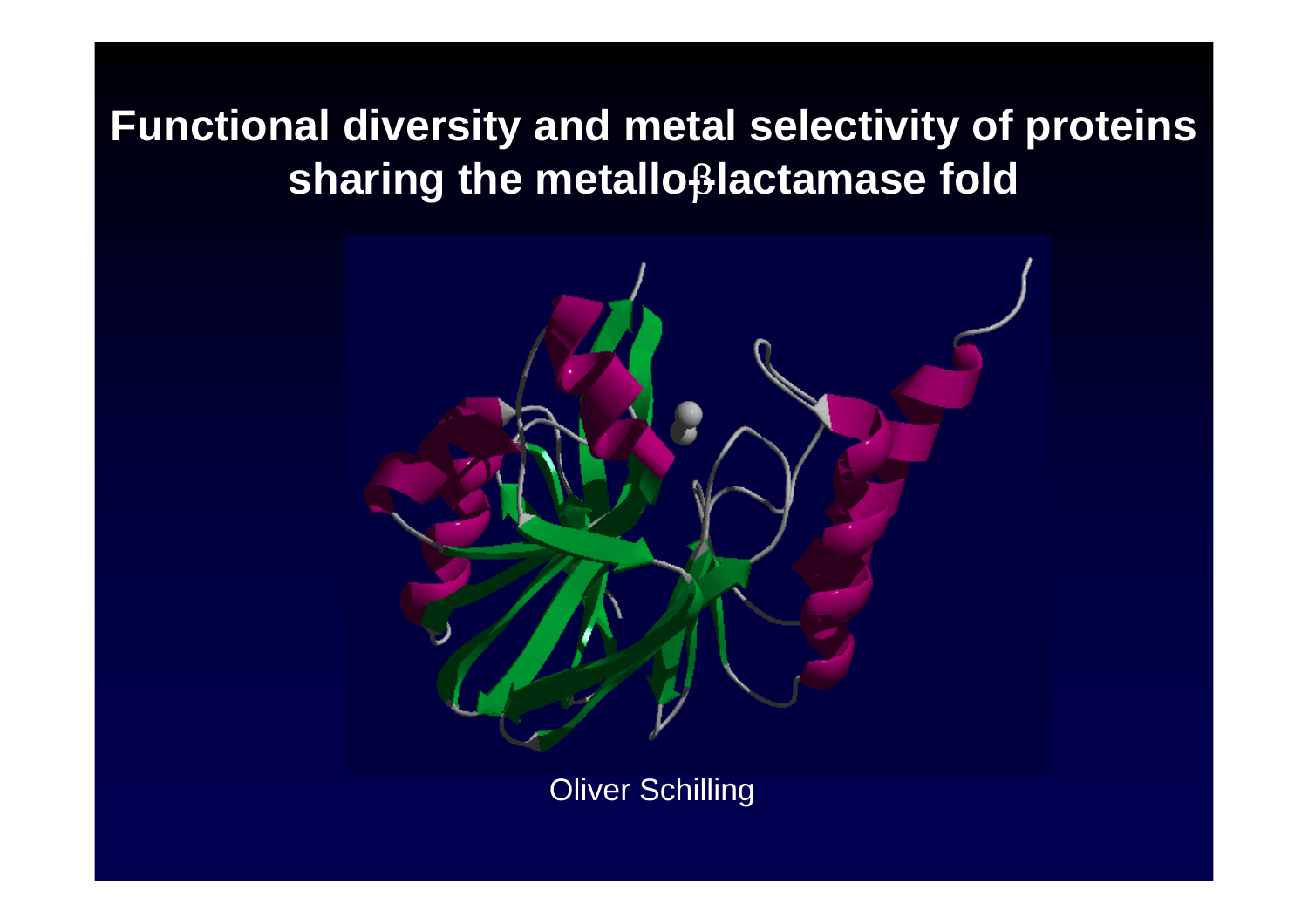## **Metallo-**β**-Lactamase Fold**



Carfi, A., *et al.* (1995) EMBO J. 14, 4914-21 Concha, N. O. *et al.*, (1996) Structure 4, 823-36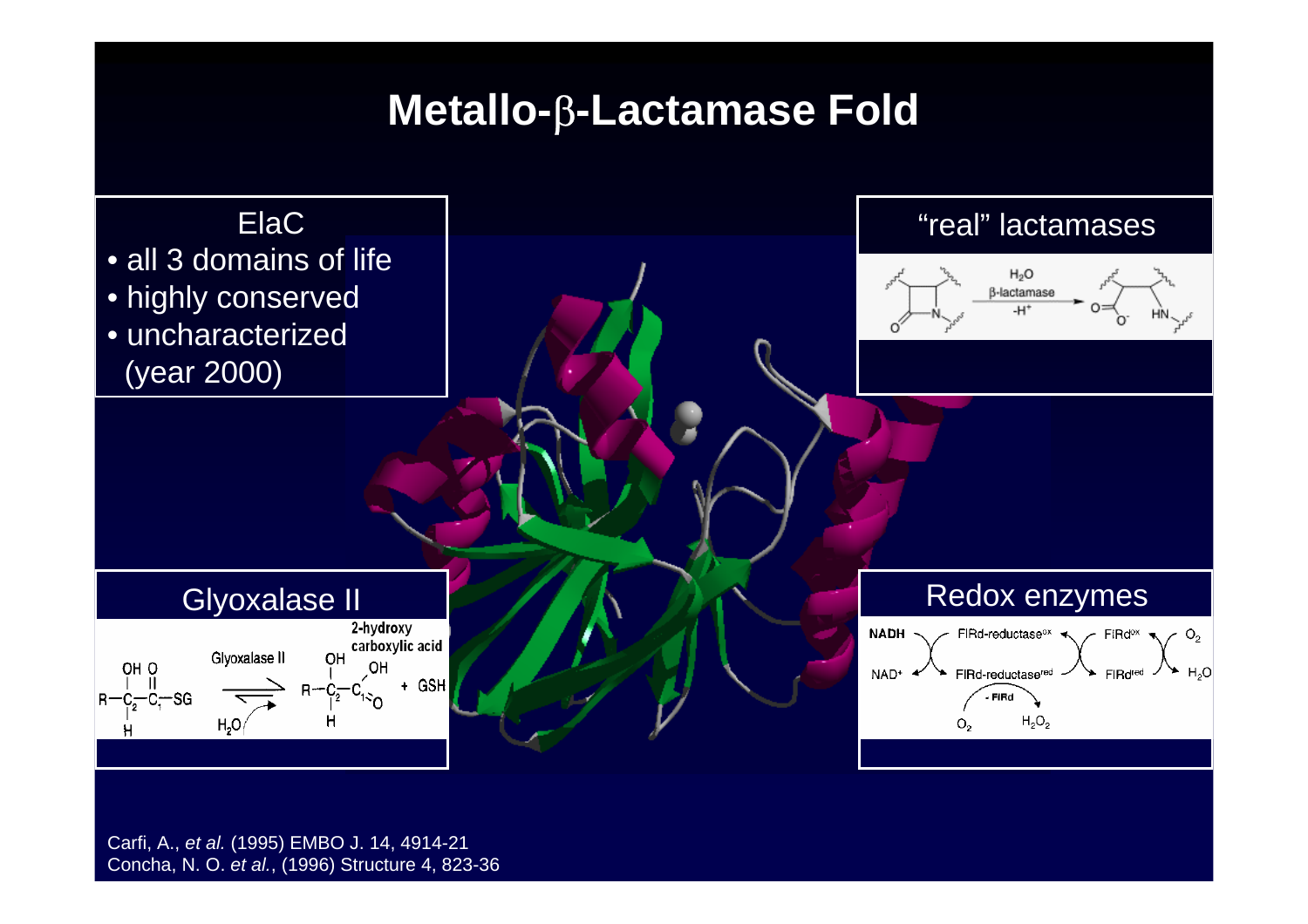### **ElaC is a Phosphodiesterase**



1 and 2: thymidine-5'-*p*-nitrophenylphosphate sodium and ammonium salt, respectively 3: bis ( *p*-nitrop henyl)phosphate

Vogel, A., Schilling, O., *et al.* (2002)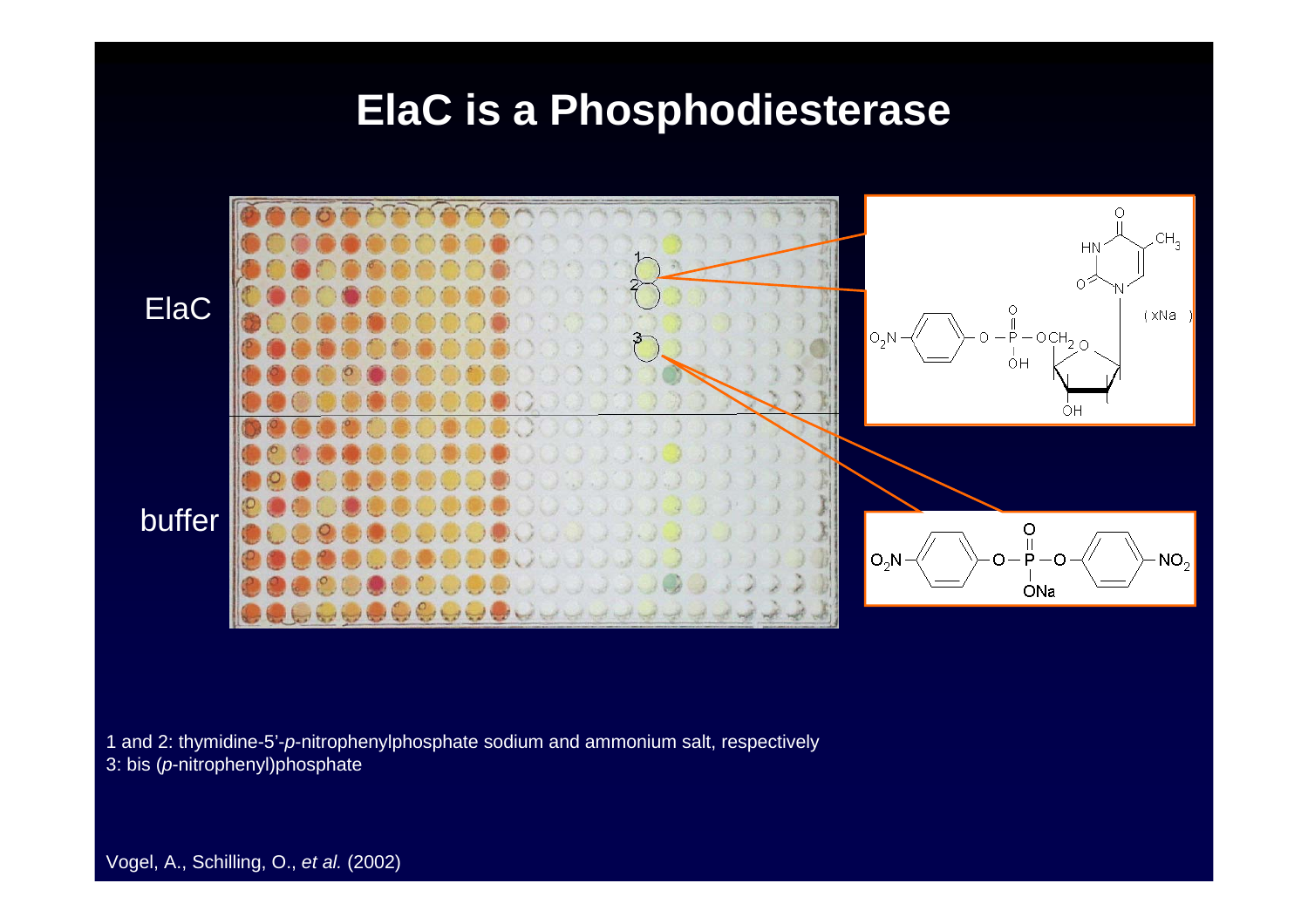## **ElaC: Zinc Dependent Phosphodiesterase**



Vogel, A., Schilling, O., *et al.* (2002) Schilling, O., Vogel, A., *et al.* (2005)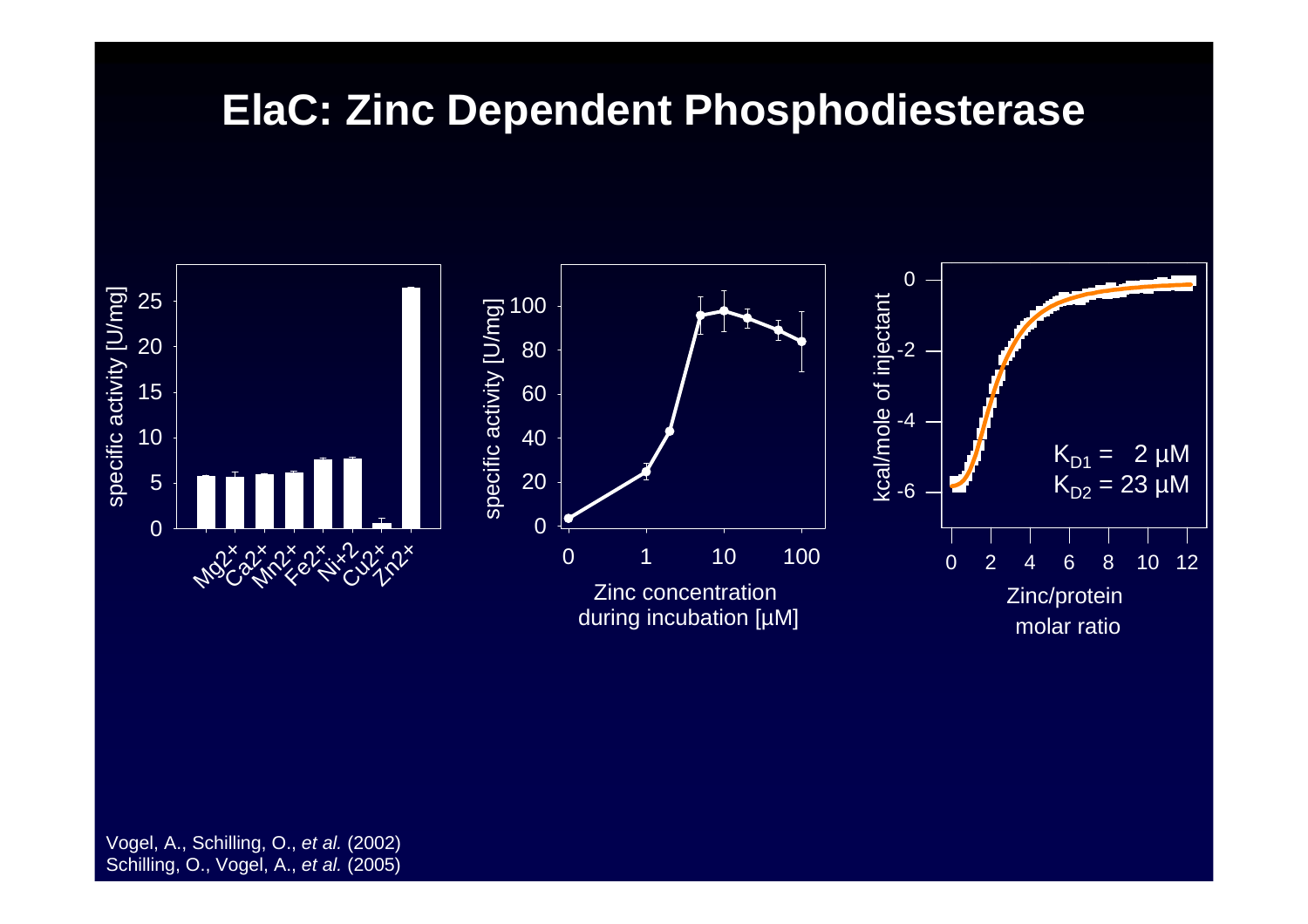# **ElaC active site**

Sequence analysis Site specific mutagenesis Enzyme kinetics X–ray absorption spectroscopy



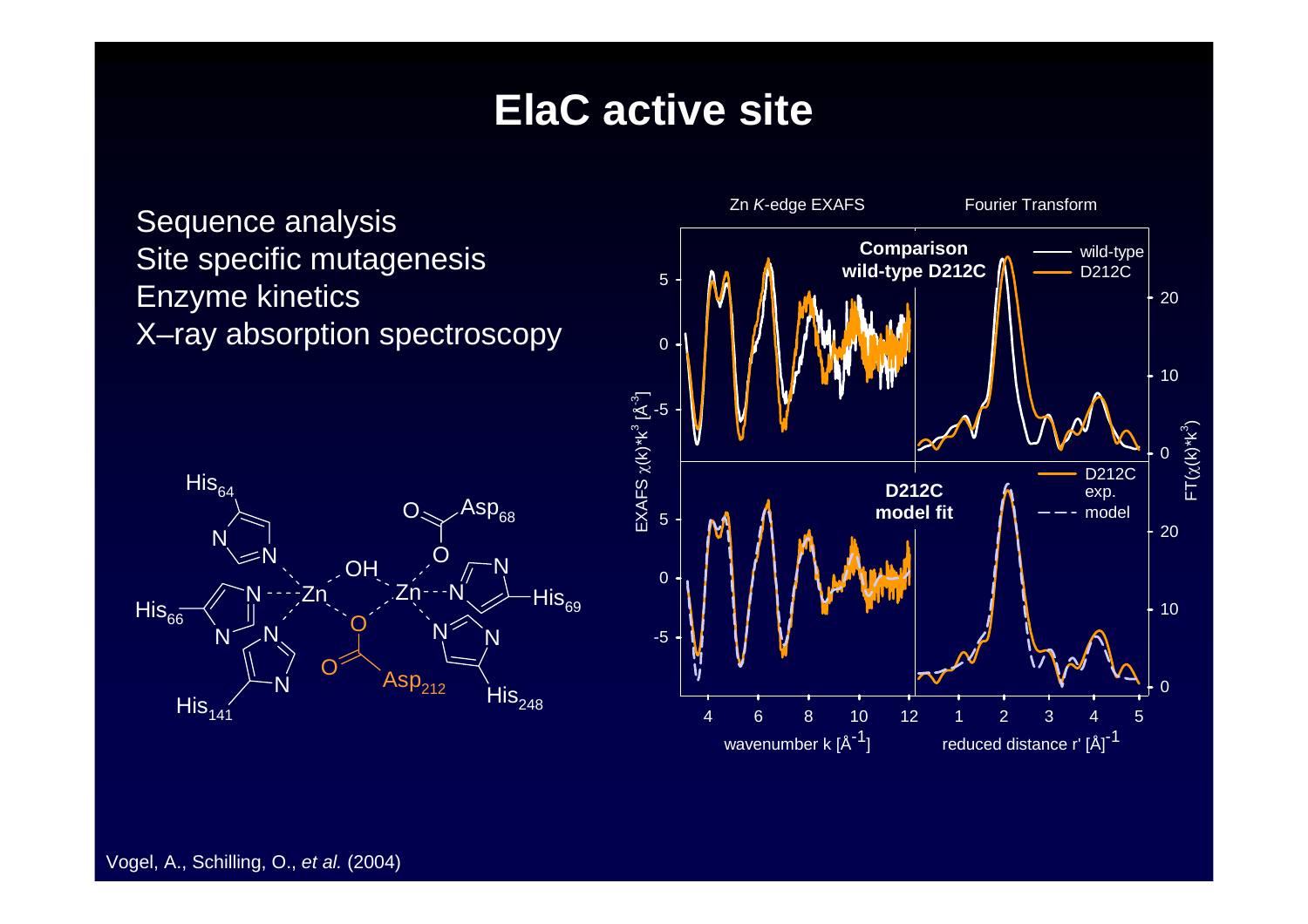# **ElaC and Glyoxalase II: similar metal binding sites**



Vogel, A., Schilling, O., *et al*. (2004)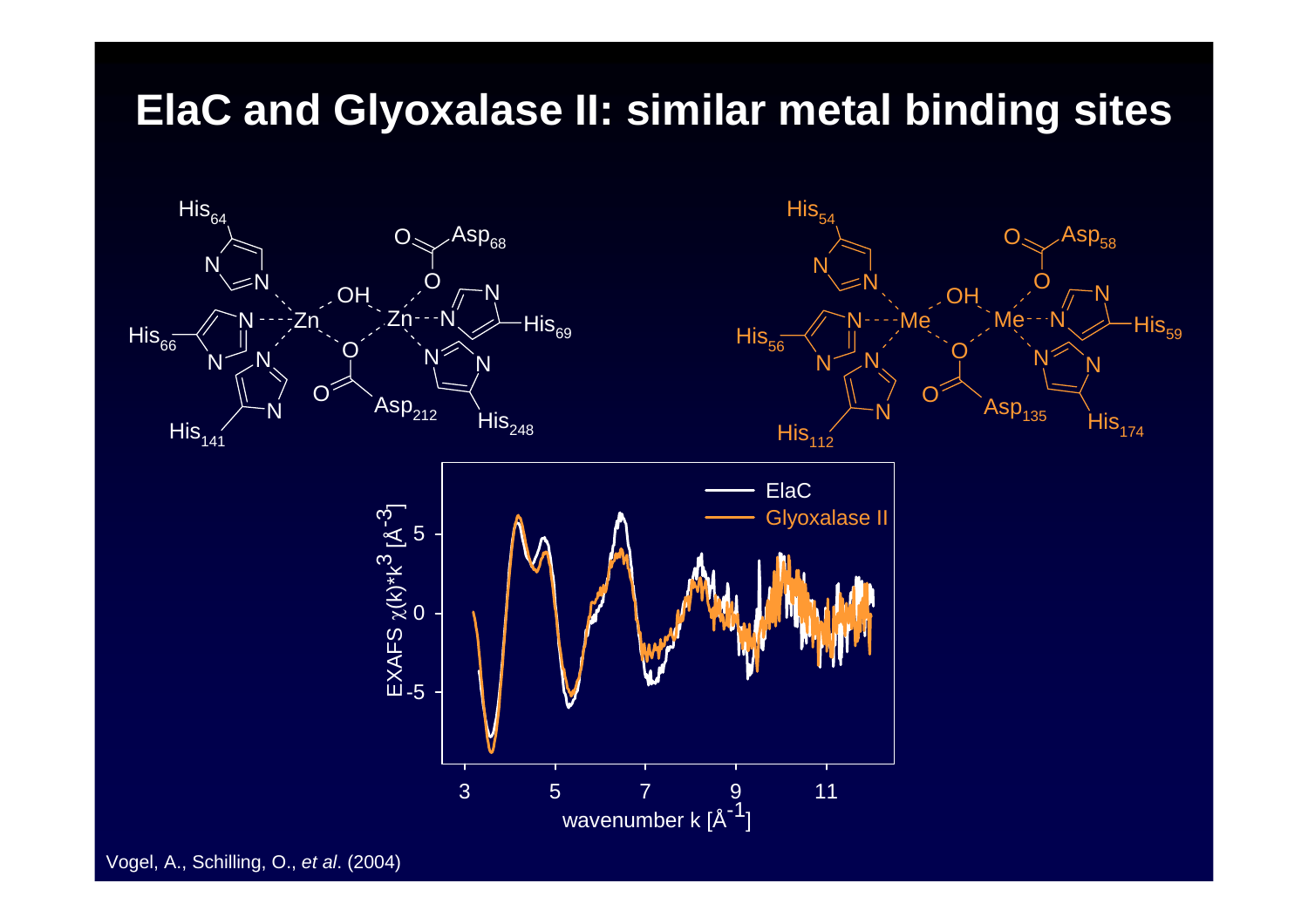#### **…, but different metal requirements**

metal equivalents per protein metal equivalents per protein m etal c ontent 2.0 Fe Zn 1.5 1.0 0.5 0.0 c atalytic activity Specific activity U / mg Specific activity U / mg 60 40 20 0 Fe incubation Zn incubation as isolated

ElaC

Glyoxalase II



Schilling, O., *et al.* (2003)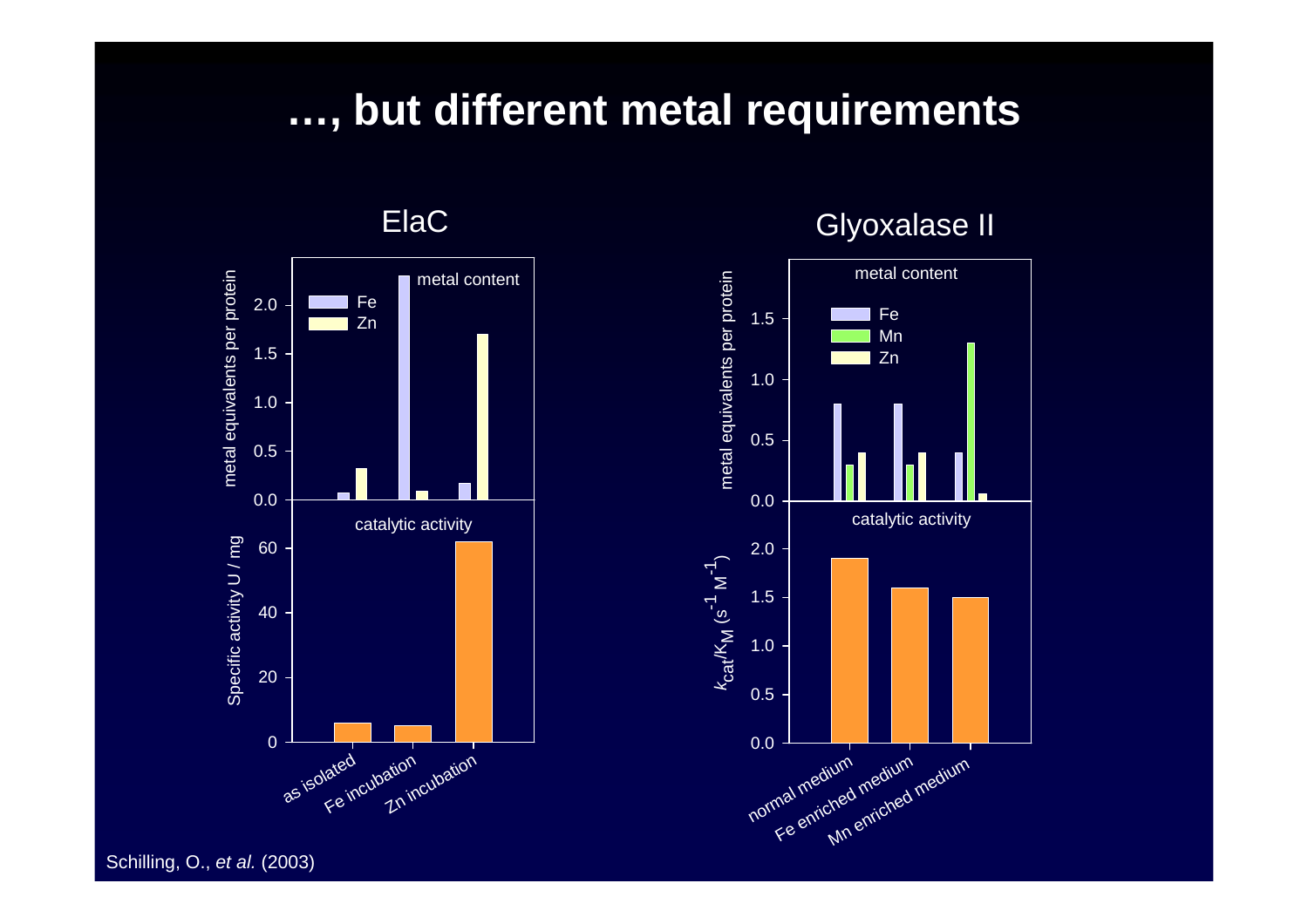# **Glyoxalase II has a flexible active site**



numbers i n parentheses indicate error of l ast digit Harding, M. M. (1999) Acta Cryst. D 55, 1 432-1443. Schilling, O., *et al.* (2003) **Harding, M. M. (2001) Acta Cryst. D 57, 401-411.** And in the set of the set of the set of the set of the set of the set of the set of the set of the set of the set of the set of the set of t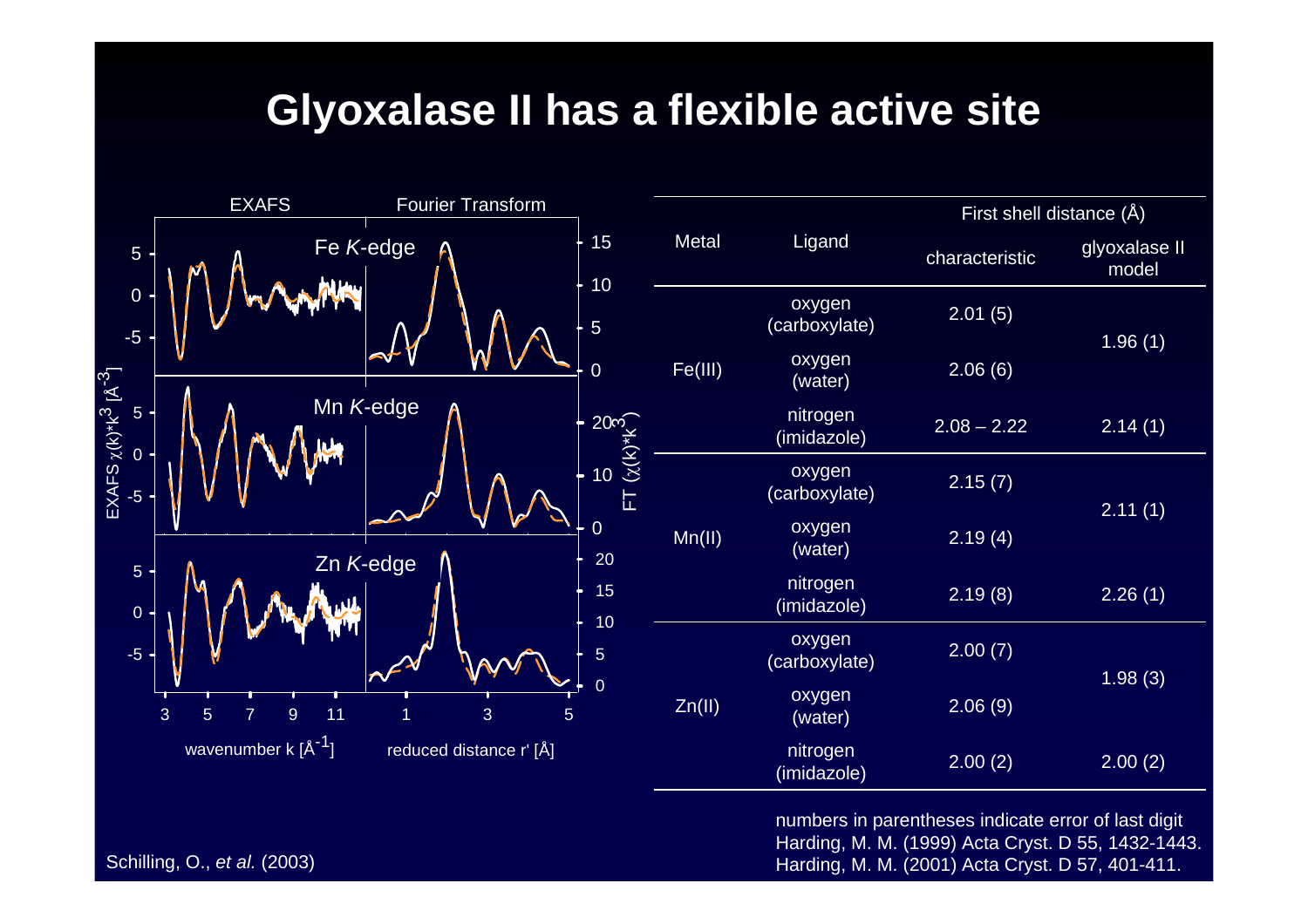## **Active sites with different metal requirements**

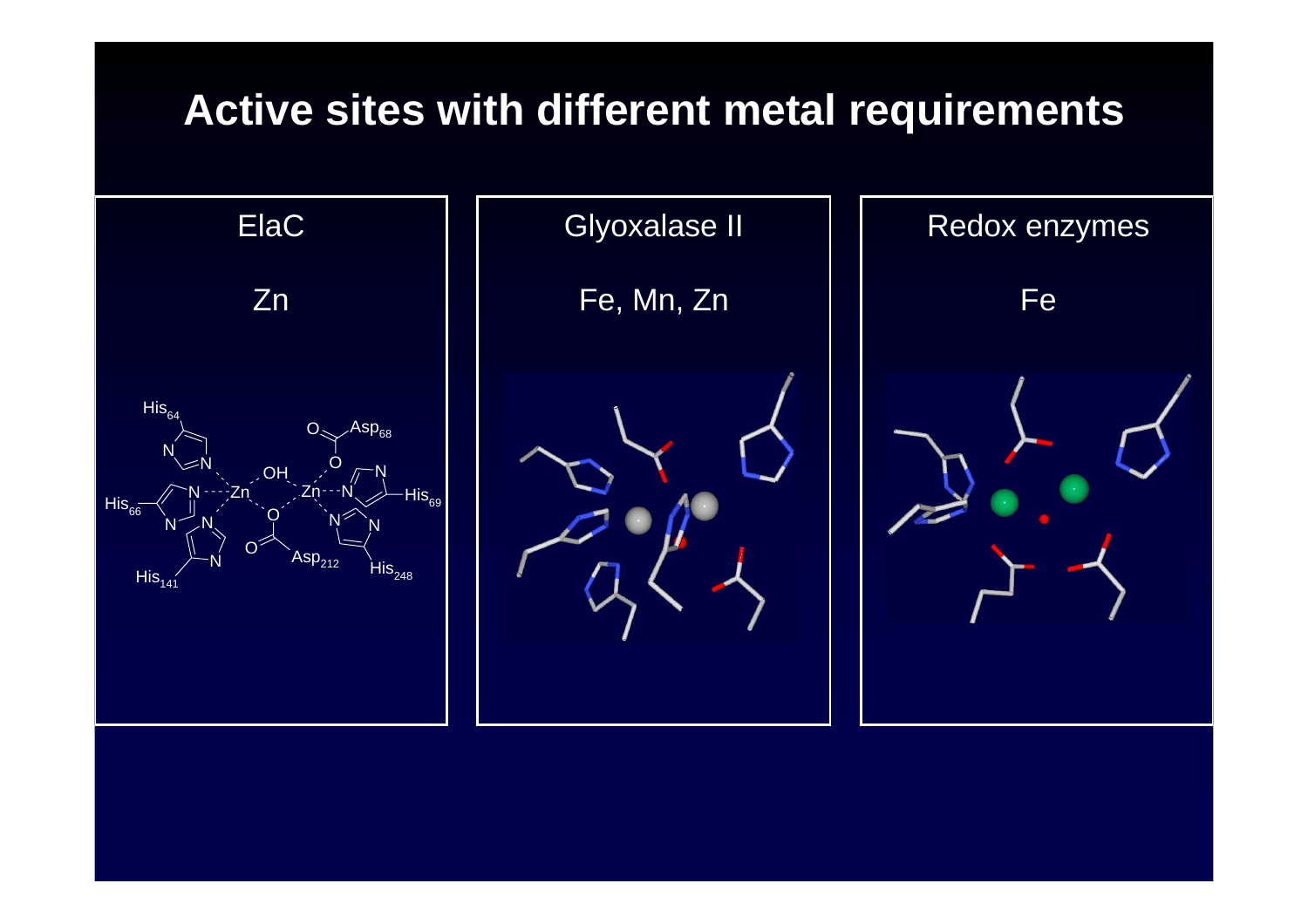#### **FOR THE RECORD**

Functional control of the binuclear metal site in the metallo-β-lactamase-like fold by subtle amino acid replacements

CLÁUDIO M. GOMES,<sup>1,2</sup> CARLOS FRAZÃO,<sup>1</sup> ANTÓNIO V. XAVIER,<sup>1</sup> JEAN LEGALL,<sup>1,3</sup> AND MIGUEL TEIXEIRA<sup>1</sup>



Gomes, C.M., Frazao, C., Xavier, A.V., Legall, J. and Teixeira, M. (2002) *Protein Sci.*, **11**, 707-712.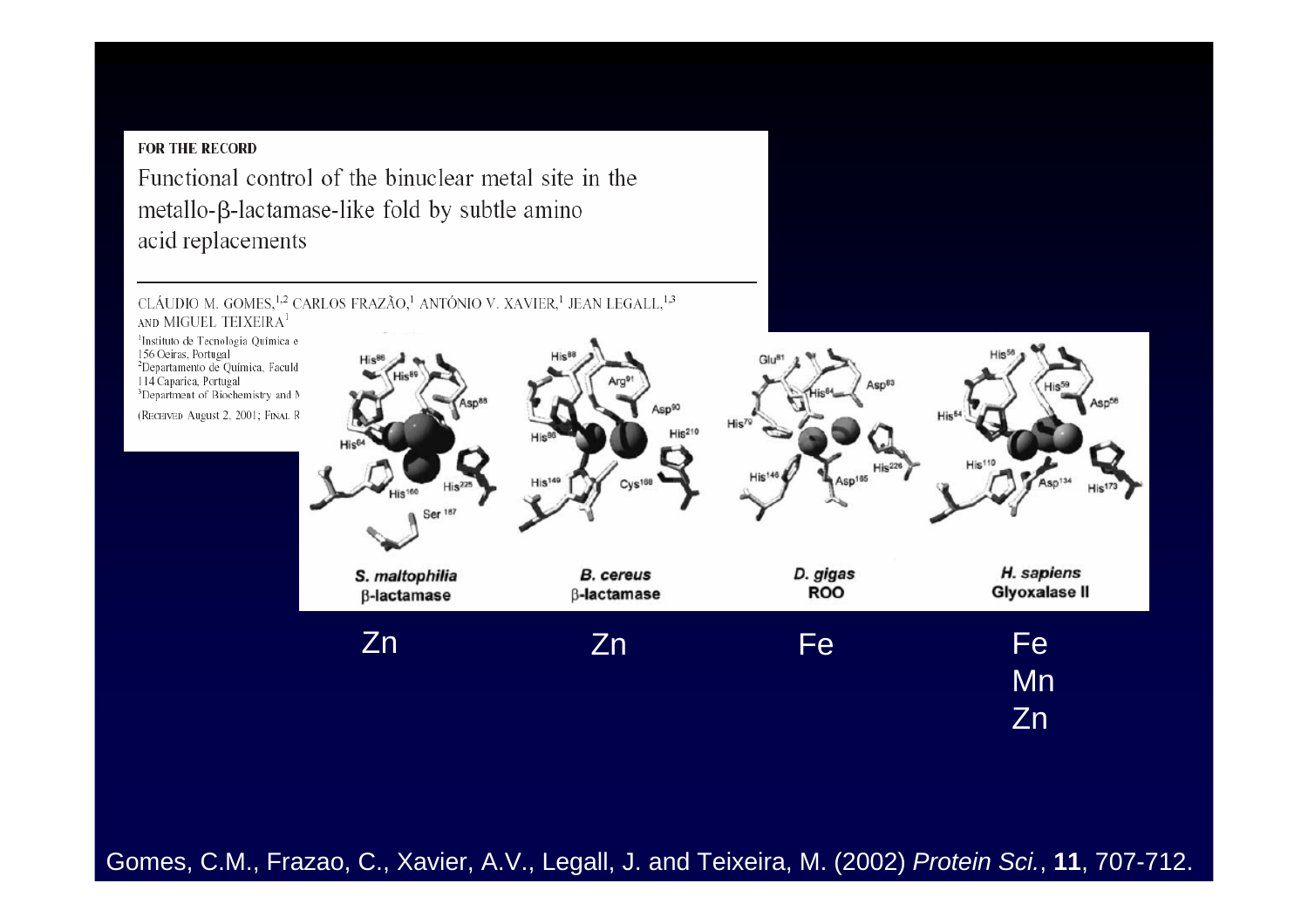# **However, the atypical glutamate does not prevent zinc binding**



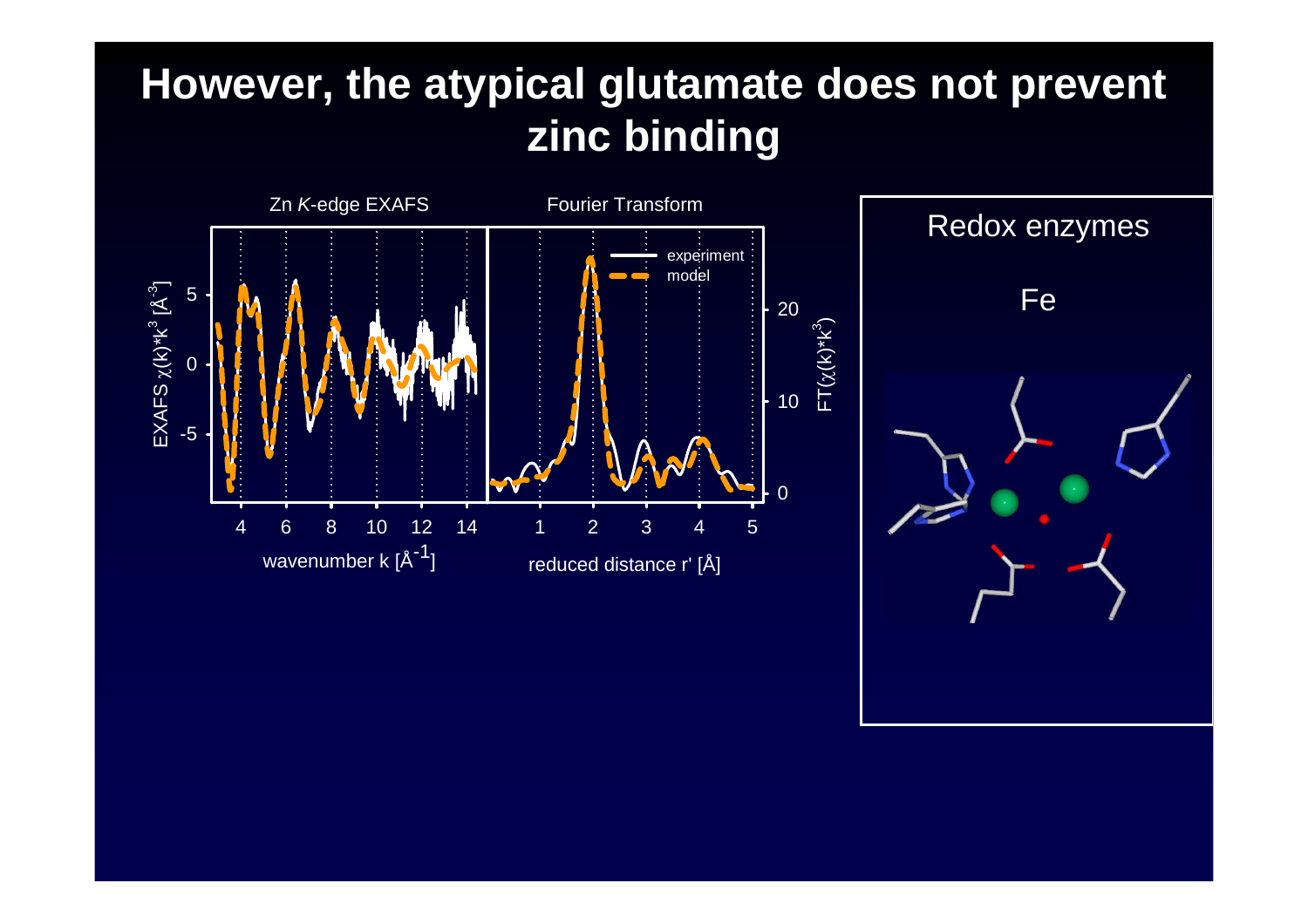#### **Role of the atypical glutamate**



His $_{66}\rightarrow$ catalytically inactive His $_{66}\rightarrow$ residual activity

further metal ligands  $\rightarrow$  Ala:



Schilling, O., *et al.* (2004) Vogel, A., Schilling, O., *et al*. ( 2005)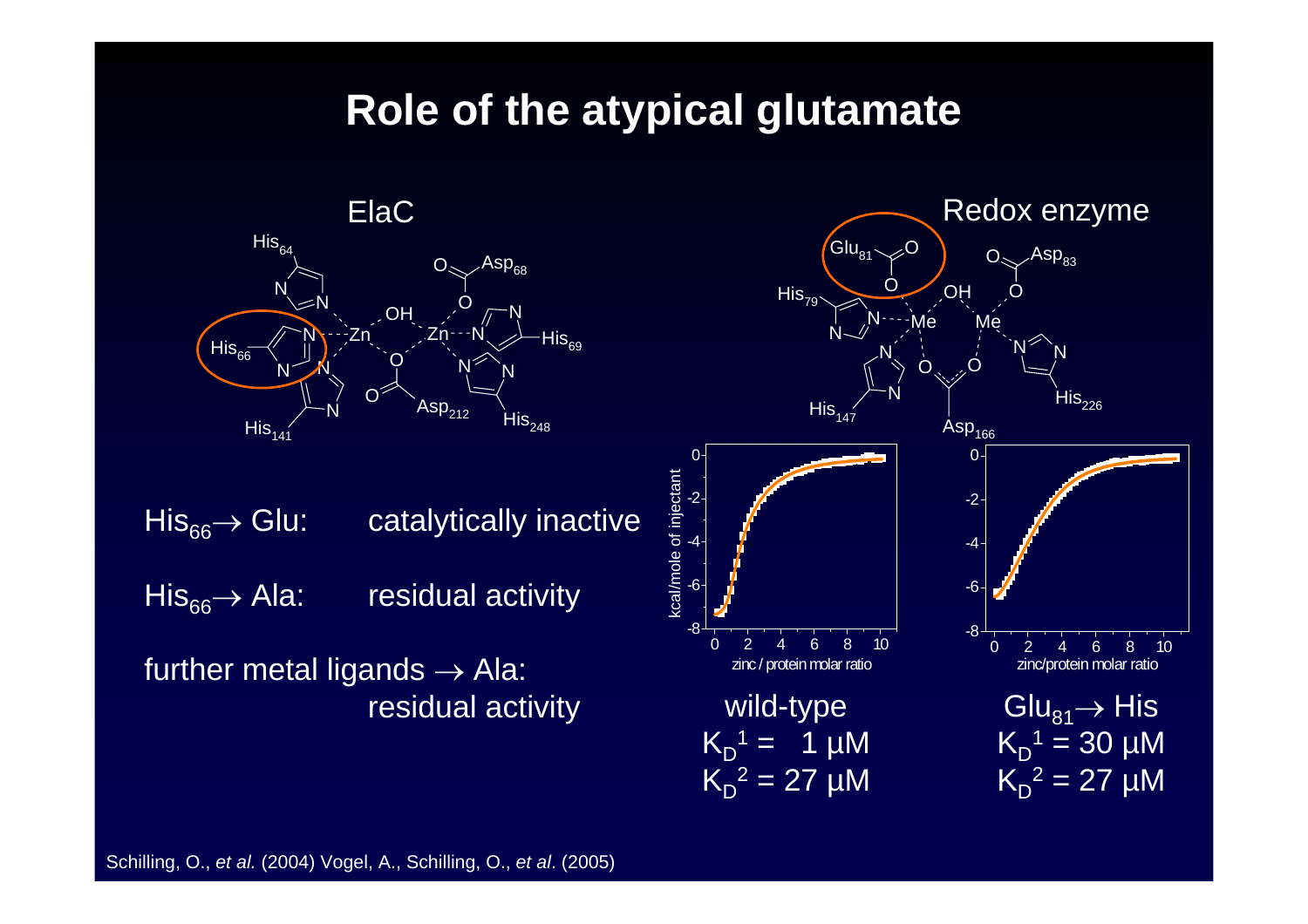# **Summary**

- $\checkmark$  Metallo-β-lactamase fold: pool for diverse enzymatic reactions
- $\checkmark$  ElaC: zinc dependent phosphodiesterase
- $\checkmark$  ElaC and glyoxalase II: similar metal binding sites different metal requirements
- $\checkmark$  Iron dependent metallo-β-lactamase proteins: atypical glutamate does not control metal specificity, prevents side-reactions
- 9 Not shown: Bacterial *elaC* deletion strain: functional diversity of ElaC proteins from different organisms
- $\checkmark$  Not shown: structural basis for physiological substrate selectivity of ElaC